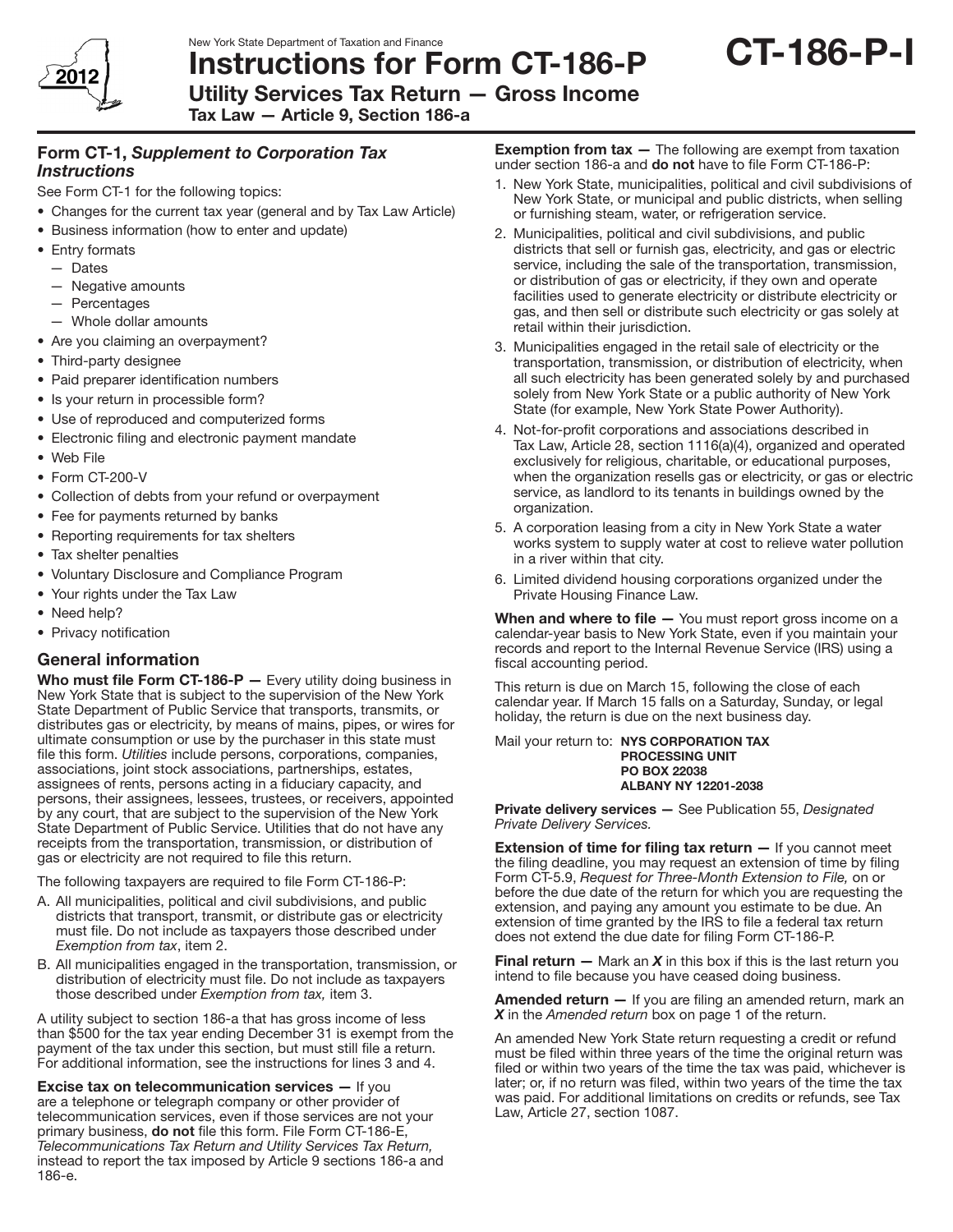#### Page 2 of 3 CT-186-P-I (2012)

Employer identification number, file number, and other  $identifying information - Enter your employer identification$ number and file number. If you use a paid preparer or accounting firm, make sure they use your complete and accurate identifying information when completing all forms.

Maintenance fee for foreign corporations - If you are a *foreign corporation* (a corporation organized outside of New York State) authorized to do business in New York State under Business Corporation Law, Article 13 or 15-A, you must pay an annual maintenance fee of \$300. If you do not pay this fee or its equivalent in New York State corporation taxes and MTA surcharges, your authorization to do business in New York State may be annulled. Payments of New York State corporation taxes (including the MTA surcharge) under Articles 9, 9‑A, and 32 are counted as payments toward the \$300 annual maintenance fee. However, the license fee reported on Form CT‑240, *Foreign Corporation License Fee Return,* is not considered corporation tax and cannot be considered as a payment toward the maintenance fee.

If the total of corporation taxes and MTA surcharges paid on this year's tax returns is less than \$300, compute the amount necessary to equal the \$300 maintenance fee and add that amount to the tax due on your franchise tax return.

Foreign corporations - license fee - Foreign corporations doing business in New York State must also file Form CT-240 whether or not they are authorized to do business in New York State. Form CT-240 must be filed with the corporation's first franchise tax return or if the capital stock employed in New York State has increased since the last license fee return was filed.

MTA surcharge — Any corporation taxable under Article 9, section 186-a, that does business in the Metropolitan Commuter Transportation District (MCTD) must file Form CT-186-P/M, *Utility Services MTA Surcharge Return,* and pay an MTA surcharge on business done in the Metropolitan Transportation Authority region. The MCTD includes the counties of New York, Bronx, Queens, Kings, Richmond, Dutchess, Nassau, Orange, Putnam, Rockland, Suffolk, and Westchester.

Corporations not doing business in the MCTD must disclaim liability for the MTA surcharge by marking an *X* in the *No* box on page 1 of Form CT‑186-P. They are not required to file Form CT-186-P/M.

## Line instructions

Line A - Make your check or money order payable in United States funds. We will accept a foreign check or foreign money order only if payable through a United States bank or if marked *Payable in U.S. funds.*

## Computation of tax

#### Computation of gross receipts from the transportation, transmission, or distribution of gas and electric service

*Gross income* means receipts received as a result of any sale (conditional or otherwise) made or service rendered for ultimate consumption or use by the purchaser. This includes cash credits and property of any kind without any deductions for the cost of property sold, the cost of materials used, labor, services, or other costs, interest or discount paid, or any other expenses.

Line 2 — Allowable exclusions from receipts on line 1:

- Receipts from sales of transportation, transmission, or distribution of gas or electricity by means of conduits, mains, pipes, wires, lines, or similar means to any of the following:
	- $-$  A utility (excluding a public authority) supervised by New York State or another jurisdiction when an element of such supervision includes rate regulation; or
	- $-$  A municipality that owns and operates facilities that are used to generate or distribute electricity or distribute gas and that distributes and sells this electricity or gas solely at retail, solely within its jurisdiction; or
	- A public authority of New York State when that public authority is primarily engaged in the generation and transmission or distribution of electricity or gas and at least 95% of the assets are so devoted.
- Receipts from sales of transportation, transmission, or distribution of electricity to a municipality when the electricity being transported has been purchased by that municipality, and has been generated solely by and purchased solely from New York State or a public authority of New York State (for example, New York State Power Authority), and when the municipality sells solely at retail, solely within its jurisdiction, the electricity being transported, transmitted, or distributed.
- Receipts from sales of transportation, transmission, or distribution of gas or electricity to not-for-profit corporations and associations organized and operated exclusively for religious, charitable, or educational purposes, described in Tax Law section 1116(a)(4), when that organization resells the transportation, transmission, or distribution as part of a bundled gas or electric service as landlord to its tenants in buildings owned by that organization.

In addition, 100% of your receipts received from nonresidential customers representing the receipts from the transportation, transmission, or distribution of gas or electricity must be excluded from gross income.

The term *nonresidential customers* means those customers whose use of gas, electricity, or gas or electric service does not qualify for the reduced rate of sales and compensating use tax on residential gas, electricity, or gas or electric service, under Tax Law, Article 28, section 1105-A.

### Computation of tax on gross income

**Lines 3 and 4 –** The tax rate on gross income for line 4 is  $2\%$ (.02). If the receipts on line 3 are less than \$500, you are exempt from the payment of tax under section 186-a. However, you are required to complete and file Form CT‑186‑P. Enter *0* on line 4.

### Lines 5 and 7

Temporary deferral of certain tax credits - For tax years beginning on or after January 1, 2010, and before January 1, 2013, if the total amount of certain credits that you may use to reduce your tax or have refunded to you is greater than \$2 million, the excess over \$2 million must be deferred to, and used or refunded in, tax years beginning on or after January 1, 2013. For more information about the credit deferral, see Form CT-500*, Corporation Tax Credit Deferral*.

If you are subject to the credit deferral, you must complete all credit forms without regard to the deferral. However, the credit amount that is transferred to your tax return to be applied against your tax due or to be refunded to you may be reduced. Follow the instructions for Form CT-500 to determine the amounts to enter on your tax return.

Line 5 — Enter the amount of the Power for Jobs tax credit that you are claiming. A Power for Jobs tax credit is available to qualified electric corporations that are local distribution companies during this calendar year. To claim the Power for Jobs tax credit, you must attach to Form CT‑186-P a certificate from the Department of Public Service verifying the correctness of the calculation of the tax credit shown on this return. The Power for Jobs tax credit does not apply to the MTA surcharge (Form CT-186-P/M).

Line 7 - Enter the total amount of the listed tax credits that you are claiming. Mark an *X* in the appropriate box(es) and attach Forms CT-243, *Claim for Biofuel Production Credit,* CT-249, *Claim for Long-Term Care Insurance Credit*, and CT-631, *Claim for Security Officer Training Tax Credit*, to your return, as applicable. For other credits not specified, enter the name of the credit being claimed on the *Other credits* line, mark an *X* in the box, and attach the appropriate form(s).

### Line 10 — First installment of estimated tax for the next

period — If you did not file Form CT-5.9, *Request for Three-Month Extension to File,* and the tax amount shown on line 8 is more than \$1,000, you must pay a mandatory first installment of estimated tax for the next tax period. If the amount on line 8 is more than \$1,000